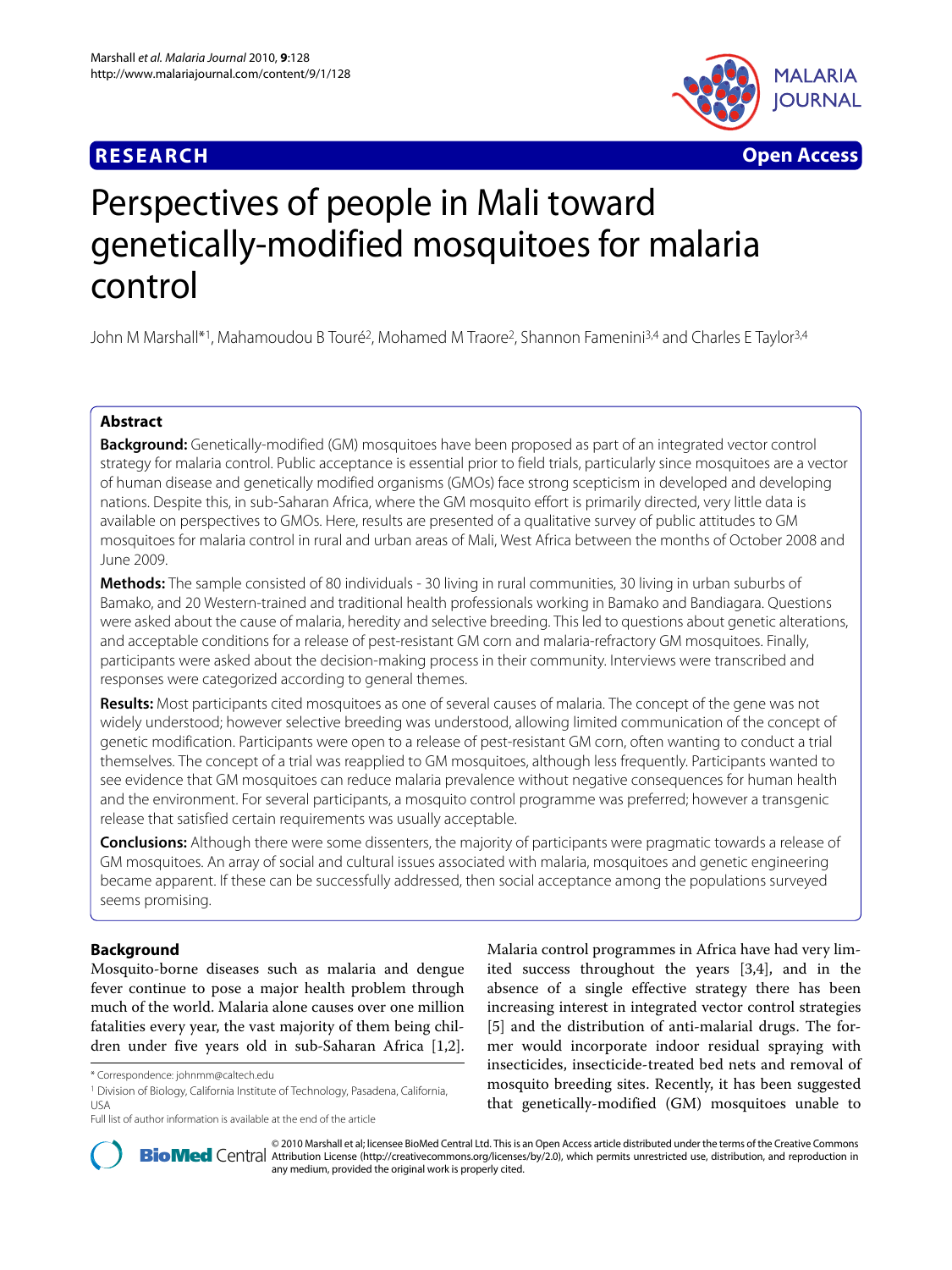transmit the malaria parasite be considered as a component in such a strategy [\[6](#page-10-5)]. In the case of malaria, a gene drive system would likely be used to drive refractory genes through mosquito populations [\[7](#page-11-0)], essentially replacing the population of susceptible vectors.

Public acceptance is essential prior to field trials of transgenic mosquitoes, particularly since mosquitoes are a vector of human disease and genetically modified organisms (GMOs) face strong scepticism in both developed and developing nations [[8,](#page-11-1)[9](#page-11-2)]. As stated by Macer [[10\]](#page-11-3), "*There is a need to engage the community and have two-way communication between researchers, policy makers and local communities in order to find whether each particular community will want to have a field trial, the nature of the concerns they have, and the ways that can be designed to involve communities as partners in trials*." The call to involve community members and exchange information with them that will ultimately contribute to how the disease control strategy is implemented has been made by several researchers [[11](#page-11-4)[-13](#page-11-5)]. This is particularly important in the early stages when the field trial protocol is being developed.

The protocol for contained field trials where transgenic mosquitoes may eventually be released is already being discussed [\[13](#page-11-5),[14](#page-11-6)]. Additionally, several surveys have been conducted on public attitudes to GMOs in Western nations [\[15](#page-11-7)-[17\]](#page-11-8), and at least one has asked people their views on GM mosquitoes for disease control [[18\]](#page-11-9). Despite this, in sub-Saharan Africa where the GM mosquito effort is primarily directed, there is significantly less data available on public perspectives to GMOs, and data on perspectives to GM mosquitoes is virtually non-existent. To address this knowledge gap, a qualitative survey was conducted of public attitudes to biotechnology in rural and urban areas of Mali, West Africa between the months of October 2008 and June 2009. Here, perspectives of community members to the use of GM mosquitoes for malaria control are recounted along with the ethical, social and cultural issues that the project raises for them and for the communities to which they belong.

#### **Methods**

#### **Study population**

Mali is home to several different ethnic groups, including the Bambara, Dogon, Peul, Songhai and Tuareg. Malaria is prevalent in sub-Saharan Mali and the country is the site of extensive research on the ecology of malaria vectors of relevance to the GM mosquito project [[19](#page-11-10)]. The literacy rate and level of education are low [\[20](#page-11-11)]. Education levels are lowest in rural areas and among females, who have a significantly lower rate of school enrolment than males.

The sample consisted of 80 individuals - 30 living in rural communities, 30 living in urban suburbs of Bamako,

and 20 Western-trained and traditional health professionals working in Bamako and Bandiagara. For the rural sample, ten people were interviewed from each of three villages - Banambani and Tienfala in the region of Koulikoro, and Kaporo-na in the region of Mopti. Each village had a population size between 600 and 1000 people. Most rural participants were farmers and community decision-makers; while others identified themselves as students, teachers, artists and cooks. For the urban sample, ten people were interviewed from each of three suburbs of Bamako - Sabalibougou, Baco Djikoroni and Sans Fil. Urban participants belonged to a variety of professions - some sold food and appliances; others were teachers, hairdressers, cooks, taxi drivers, mechanics, plumbers and students. For the sample of health professionals, ten Western-trained doctors and scientists and ten traditional herbal and spiritual medicine practitioners were interviewed. Seven were doctors and three were researchers. All of them had attended university, and seven had completed a medical degree and/or PhD. The sample of traditional medicine practitioners either prepared or sold herbal remedies or practiced spiritual medicine for illnesses that were unresponsive to herbal remedies.

With the exception of Western-trained doctors and scientists, almost half of the participants had received little or no formal education. A few had attended university, while the remainder had attended Arabic or public schools. Participants were between the ages of 20 and 88 and, in all samples, 60-70% were male. Most participants identified themselves as Muslim, although there were a few Christians and one atheist. For more detailed demographic information, refer to Additional file [1](#page-10-6).

#### **Research protocol**

The interviews were conducted by an interviewer and a translator, sometimes in the company of another doctor or scientist. The translator - always a Malian national posed a series of questions following a semi-structured questionnaire with limited input from the interviewer. The participant's responses were translated into English by the translator and transcribed by the interviewer. A tape recording of each meeting was made to check for errors.

The procedure for selecting participants varied according to the sample. For the rural sample, a local medical anthropologist at the Malaria Research and Training Center in Bamako suggested three villages - one with a history of entomological research (Banambani, a small Bambara village) [[21](#page-11-12)]; and two without a history of medical research, one predominantly Bambara in ethnicity (Tienfala) and the other predominantly Dogon (Kaporona). The interview team then visited the chief of each village, explained the purpose of the survey and expressed a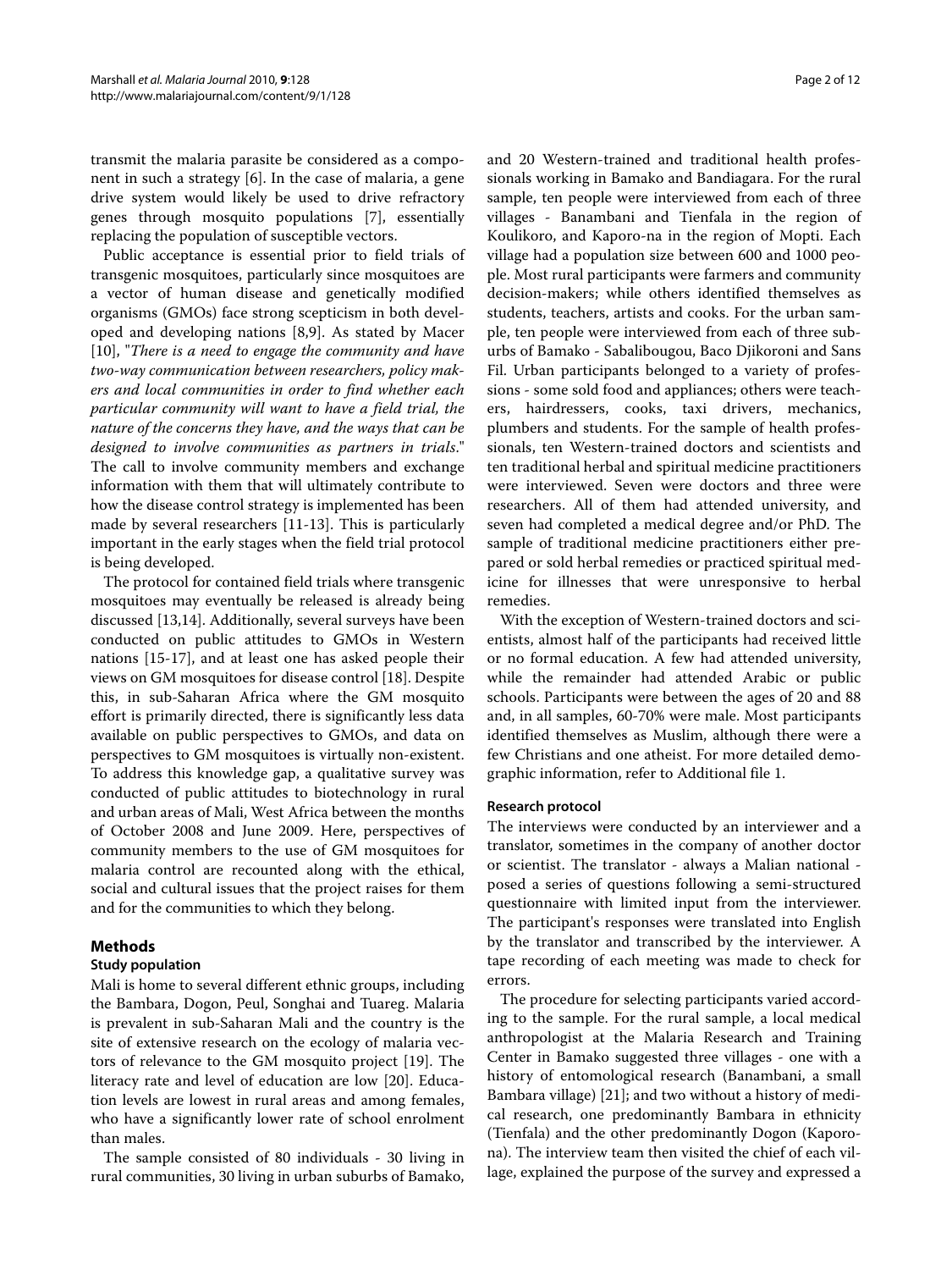desire to interview both males and females representing a variety of age groups and social statuses. In Kaporo-na, the survey was explained to the mayor in lieu of the chief. In Banambani and Tienfala, the chief agreed to meet with the village elders later that day to coordinate the visit and invited the interview team back to the village the next day. Upon their return, the chief offered to be the first survey participant, which was likely part of the approval procedure. Following the interview, he assigned the interview team a young male guide who took them from one participant to the next. The chief and elders had already chosen the participants and provided a diverse range of men and women of various ages, although with a bias towards decision-makers. In Kaporo-na, the mayor offered to be interviewed the same day. He then arranged for the interview team to speak to the village decisionmakers who were invited to be interviewed in the village chief's courtyard.

For the urban sample, a list of three suburbs was suggested by a local medical anthropologist and translator. These were selected for their spatial distribution and to capture a variety of socio-economic demographics. Upon visiting each suburb, households were randomly selected with the goal of achieving a good spatial spread. The interview team were usually welcomed into these households and introduced to the most senior person present. Sometimes they were invited back at a time when the head of the household would be present. The interview team explained the purpose of the survey to this individual and expressed a desire to interview both males and females representing a variety of age groups. The desire to interview females was emphasized to achieve a more balanced participant gender ratio. The senior household member usually accepted to take part in the survey and arranged for the interview team to speak to one of the household members. One person was interviewed from each household.

For the health professional sample, doctors, scientists and traditional healers were suggested by head scientists at the Malaria Research and Training Center in Bamako. Women and men from a variety of institutions were sought and, for doctors and scientists, eligibility was restricted to individuals who were not themselves involved in the GM mosquito project. Emphasis was placed on women during the selection procedure due to the fact that doctors, scientists and traditional healers in Mali are predominantly male. The interview team then visited these individuals, explained the purpose of the survey to them and asked whether they would like to participate. Most agreed to take part in the survey. Unlike other samples, many doctors and scientists preferred to write responses to survey questions on a form. The interview team returned to collect these from them.

Participants were offered a confidential setting to respond to survey questions; however this was seen as unnecessary by interviewees. Rural and urban participants appeared comfortable in a common setting with friends and relatives surrounding them and entering into discussions at times. Traditional healers appeared comfortable in their place of work.

#### **Survey questions**

Interviews lasted 45 minutes on average. The survey was anonymous, however demographic details were requested. Questions were first asked about the cause of malaria, the intrinsic value of the environment, and cultural views towards living creatures. Participants were asked about resemblances between parents and offspring and whether their community takes advantage of this to selectively breed more desirable animals, vegetables or fruits. In this context, genetic alteration was described as "a faster way to develop more desirable animals, fruits and vegetables, but that this method could lead to unknown consequences for the environment." Participants were asked about the acceptability of growing GMOs in their community and any concerns they have regarding this technology.

The example of pest-resistant GM corn was then raised with the rural sample. "Imagine that an organization from a foreign country gifts you a more desirable fruit or vegetable that has been produced by this method [genetic engineering]; for example, a corn that is resistant to insects," participants were told. "A representative from the organization tells you that the crop has no negative consequences for the environment. Under what circumstances would you trust the representative and their statement that there are no negative consequences for the environment?" Participants were then asked under what conditions, if any, it would be acceptable for the GM crop to be grown in their community. The urban sample and health professionals were also asked their opinions on several applications of modern biotechnology, including GM food and insulin-producing GM bacteria.

Participants were then asked their opinions on GM mosquitoes for disease control. "Now imagine that an organization from a foreign country claims that they can provide you with a mosquito that has been produced by this method [genetic engineering] that is able to reduce the burden of malaria in your community," participants were told. "A representative from the United Nations tells you that the mosquito has no known negative consequences for your community or the environment. They do tell you, however, that there could be possible unknown negative consequences. How much trust would you have in the claim of the foreign organization that they can reduce the burden of malaria by releasing these mosquitoes?" Participants were also asked for their questions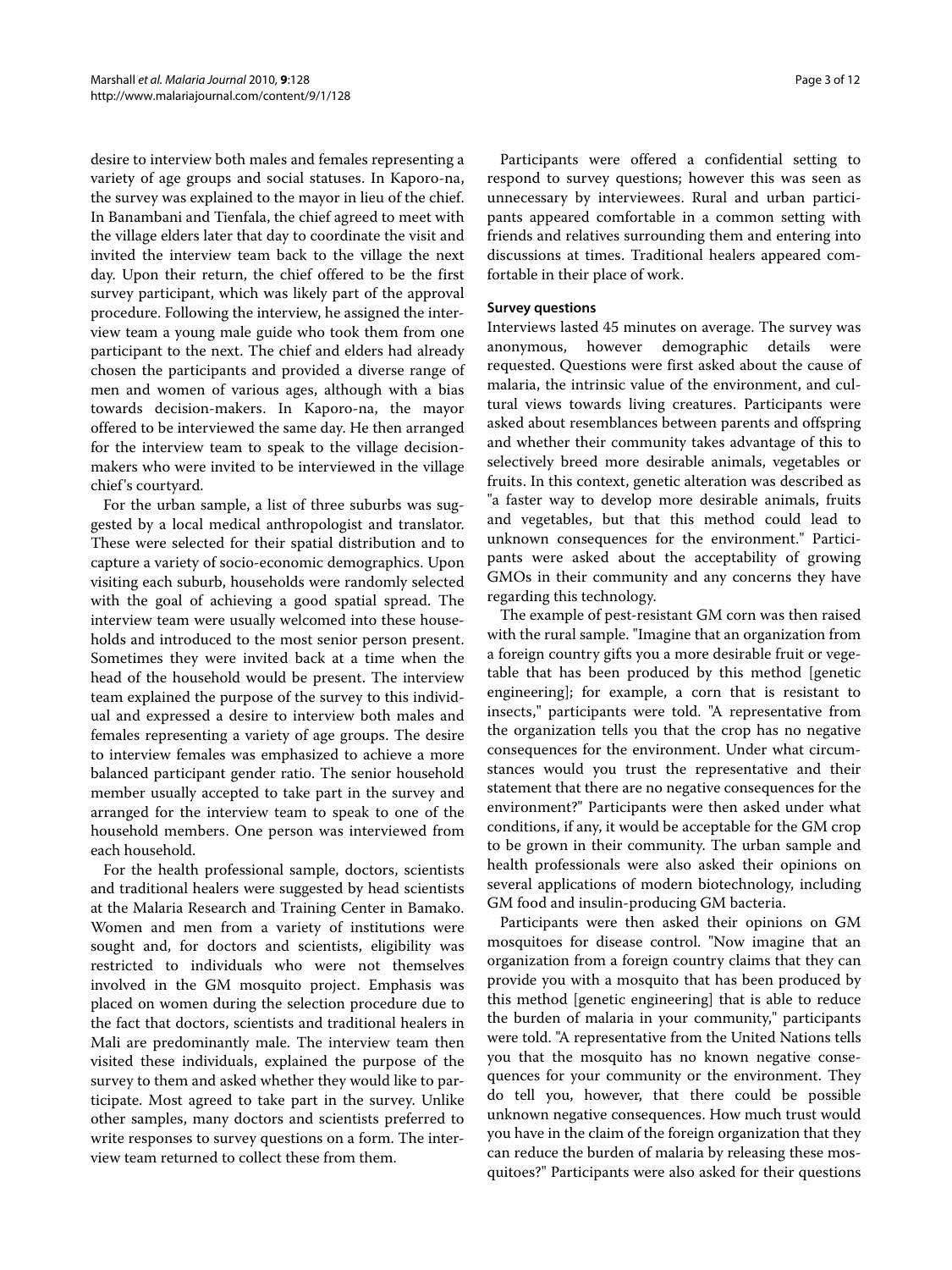and concerns regarding this project and under what conditions, if any, they would consider it acceptable for the foreign organization to release GM mosquitoes into their community.

Finally, participants were asked how decisions are arrived at in their community when there are implications for all community-members, and who is involved in this process. Participants who gave detailed responses to these questions were asked whether they knew of any realistic ways in which their community can contribute to decisions made on a larger scale, and whether their community can object to decisions made on a national level. The urban sample and health professionals were asked which organizations they consider to be best-placed to regulate modern biotechnology, and whether there is a presence of stories on biotechnology in the Malian media. Informal conversation on these issues would sometimes continue for up to an hour following the interview.

Each interview was transcribed in its entirety, including any subsequent discussion. General themes were identified and responses categorized by a team of three researchers at the University of California at Los Angeles. Implications for a transgenic release were determined from this analysis.

#### **Ethical clearance**

The public attitude survey was reviewed and approved by the institutional review boards of the Malaria Research and Training Centre (Bamako, Mali) and the University of California at Los Angeles (Los Angeles, CA, UCLA IRB #G08-04-081-01). Informed consent was obtained from all participants after the study was explained in the local language (either Bambara, Dogon or French). The survey was anonymous, and so consent was denoted by a research information sheet which was signed by the interviewer and translator to assure that the information had been effectively communicated. A recruitment letter explaining the survey and providing contact details for the interviewers was also provided to participants. Documentation is available in Additional file [2.](#page-10-7)

No payment was provided in return for participation in the survey; however compensation was given to village chiefs in the form of kola nuts and a soccer ball for the community. It was explained in the research information sheet that individual subjects would not directly benefit from participation in the research although "the results of the research may help researchers and decision-makers understand the perspectives of their community to the use of GM mosquitoes to control diseases such as malaria."

#### **Results**

#### **Perceived causes of malaria**

Over 80% of participants cited mosquitoes as at least one of the main causes of malaria and the majority of partici-

pants cited mosquitoes as the sole main cause of malaria. As one participant explained: "*When a mosquito bites, it can then bite another person and carry blood from the first person to the second person. This is how malaria is transmitted*" (Excerpt from an interview with a 70-yearold woman in Banambani). In urban areas, the presence of mosquitoes was often blamed on environmental dirtiness.

Other main causes of malaria that were cited include poor hygiene, tiredness, working too hard in the sun, dehydration, cold weather, not wearing enough clothes after a swim, oily foods such as peanuts, and sweet foods such as sugar, mangoes and plantains. These other causes were largely independent of mosquitoes, but they were usually cited in conjunction with mosquitoes (Table 1). The following explanation was typical: "*They say it's mosquitoes; but it's not only mosquitoes... During the months without mosquitoes, malaria is caused by foods such as peanuts and potatoes*" (Excerpt from an interview with a 52-year-old man in Kaporo-na). Doctors and scientists were well aware of the role of mosquitoes, often citing the scientific name of the most common malaria vector, *Anopheles gambiae*.

#### **Views towards mosquitoes and other living creatures**

Indigenous cultures often have valued species that they treat with heightened respect; however mosquitoes were singled out by participants as a nuisance, and killing them was almost unanimously acceptable. In reference to mosquitoes and flies, participants noted: "*If there is a solution to kill them, it will be better for our health; but creatures like dogs and cats, we should protect them*" (Excerpt from an interview with a 48-year-old woman in Baco Djikoroni). Only two participants voiced concerns over mosquitoes being killed; however both favoured an approach to malaria control in which the anti-malarial trait spreads into the mosquito population. One urban participant made reference to insects as possible objects of sorcery, highlighting the importance of studying local beliefs and avoiding negative cultural interpretations when preparing for a release of modified insects.

#### **Understanding of heredity**

Most villages in Mali are primarily agricultural so their inhabitants are very familiar with the practice of selecting the most desirable animals and crops and breeding them to obtain more desirable offspring. Rural participants cited experience of selective breeding with animals such as chicken, goats, cows, sheep and pigs. As one participant explained: "*If you have a strong male goat, then you can take it to your farm to mate with female goats. They can then have strong babies*" (Excerpt from an interview with a 28-year-old man in Kaporo-na). They also cited practicing selective breeding with cereal crops and fruit trees: "*We take advantage of this resemblance to breed better varieties of many species, including orange and*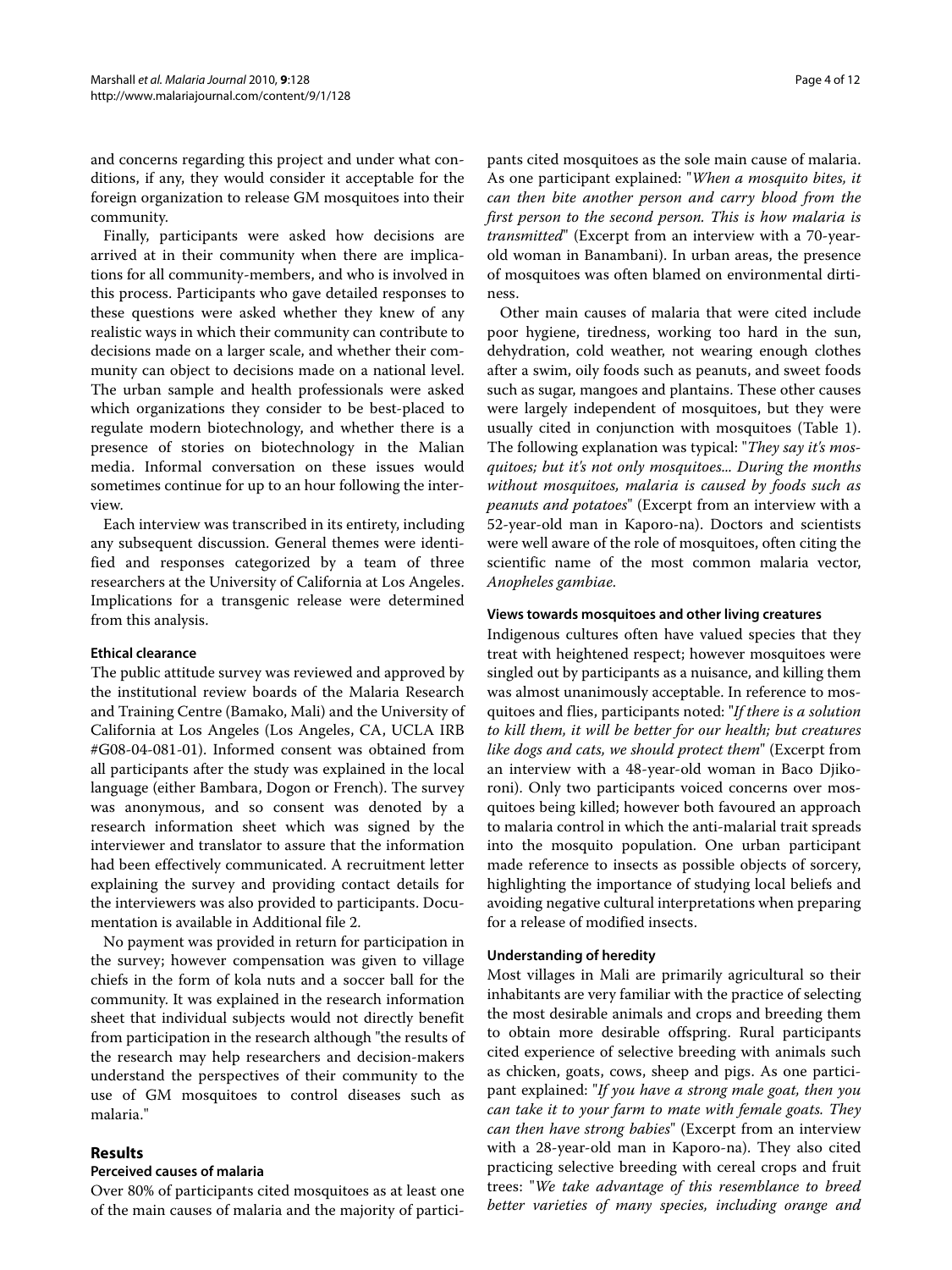#### **Table 1: Perceived causes of malaria.**

| <b>Perceived causes of malaria</b>                        | Rural areas*   | Urban areas*   | Doctors &<br>scientists* | <b>Traditional</b><br>healers* | Total*       |
|-----------------------------------------------------------|----------------|----------------|--------------------------|--------------------------------|--------------|
| Mosquitoes                                                | 20             | 20             | 9                        | 5                              | 54           |
| Mosquitoes & other causes                                 | 5              | $\overline{7}$ |                          | $\overline{2}$                 | 14           |
| Nothing to do with mosquitoes                             | 5              | 3              |                          | 3                              | 11           |
| Dirtiness (attracts mosquitoes)                           | $\overline{3}$ | 13             | $\overline{2}$           | $\overline{a}$                 | 18           |
| Foods (sweet foods, oily foods)                           | $\overline{4}$ | 5              |                          | 5                              | 14           |
| Dirtiness (general dirtiness, dirty<br>water, dirty food) | 3              | 5              |                          | $\mathbf{1}$                   | 9            |
| Weather (cold weather, rain, wind,<br>working in the sun) | 4              | $\overline{2}$ |                          | $\overline{2}$                 | 8            |
| Other insects (flies, other blood-<br>feeding insects)    | $\mathbf{1}$   | $\mathbf{1}$   |                          | $\mathbf{1}$                   | 3            |
| Rain, standing water (attracts<br>mosquitoes)             | $\mathbf{1}$   | $\overline{2}$ |                          |                                | 3            |
| Neem tree (attracts mosquitoes)                           |                | $\mathbf{1}$   |                          |                                | $\mathbf{1}$ |
| Malnutrition                                              | $\mathbf{1}$   |                |                          |                                | $\mathbf{1}$ |
| Constipation                                              |                | $\mathbf{1}$   |                          |                                | $\mathbf{1}$ |

\*Number of interviewees

*mango trees*" (Excerpt from an interview with a 48-yearold woman in Banambani). This implies a strong practical knowledge of heredity.

Participants in both rural and urban areas cited God and/or sharing the same blood as the main reasons why offspring tend to resemble their parents. Blood was often seen as the hereditary material; while God was seen as the source of variability. Participants noted: "*You can have some children who have darker skin, and some who have lighter skin. This happens because of God*" (Excerpt from an interview with an 88-year-old man in Tienfala). Participants offered several other causes of heredity as listed in Table 2. Only a very few educated people made reference to science and genetics - two from rural and four from urban areas. Toward the end of the survey, a local medical anthropologist suggested that the interview team start using the Bambara word "sikisè" - a concatenation of the word "siya", or race/ethnicity/species, with

"kisè", or grain - to denote the concept of a gene. None of the ten urban participants questioned made any connection between the term sikisè and heredity; however two bystanders did. As one bystander described: "*This is the reason why you are what you are. If you're an animal, it's because of the sikisè. If you're a human, it's because of the sikisè*" (Excerpt from field notes during an interview with a resident in Sans Fil). It is important to be familiar with indigenous analogues of the gene; however the interview team found that it was most helpful to describe the gene by referring to its role in determining traits.

#### **Perception of genetic engineering**

At the time of the survey there had been no commercial release of GM crops in Africa outside of South Africa. A commercial release of GM cotton had been approved in Burkina Faso; but commercial releases of GM crops had not been approved in any other African country, including Mali. Two urban participants were familiar with the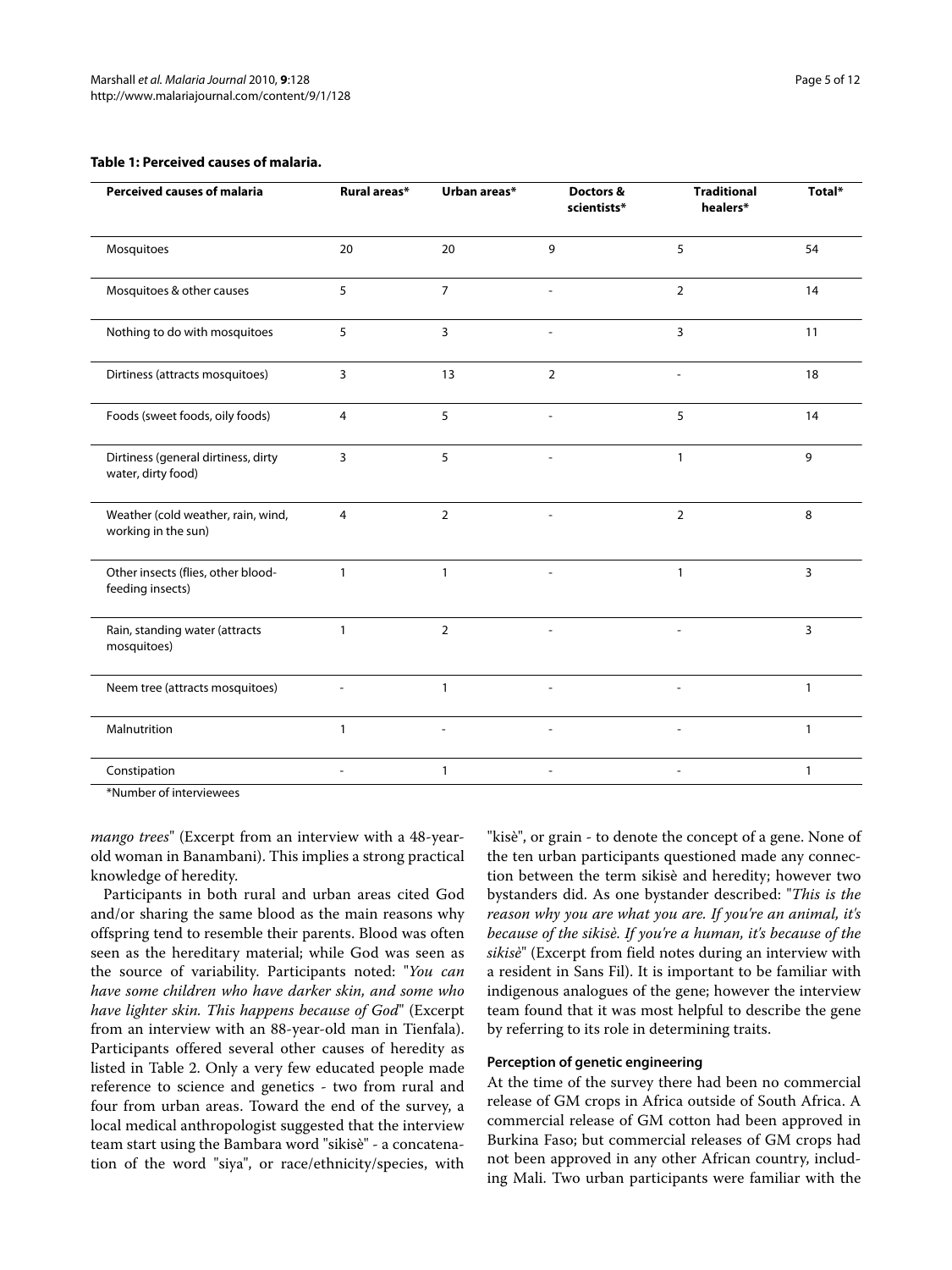GM cotton controversy in neighbouring Burkina Faso. As one of them summarized: "*The politicians in Burkina Faso made a decision about growing GM cotton without consulting the population*" (Excerpt from an interview with a 60-year-old woman in Sans Fil). Another four urban participants were aware of the problems of terminator seed technology, having heard these stories on television and radio. There was also an awareness of GM corn and rice being harvested abroad.

Mangoes were often identified as genetically modified. A few participants realized that these were the product of grafting by local agriculturalists: "*You can graft two varieties of mangoes together to get bigger mangoes*" (Excerpt from an interview with a 52-year-old man in Sans Fil). Several participants judged GM crops and mosquitoes as acceptable based on their positive experience with these mangoes; however grafting, in which the scions of one variety are fused to the root stock of another, does not constitute genetic modification. The term "genetically modified" is usually reserved for organisms modified by *in vitro* nucleic acid techniques that overcome natural physiological barriers [[22\]](#page-11-13).

Other organisms perceived as GMOs by participants were not genetically modified in the technical sense. In urban areas, a third of participants believed that their chickens were genetically modified; however these were more likely selectively bred chickens introduced from elsewhere. A few urban participants believed that their tomatoes, corn, rice and ground nuts had been geneti-

cally modified. In Tienfala, three villagers judged genetic engineering as acceptable because of their positive experience with artificial insemination in cows. It is important to appreciate these perceptions because it is within this context that people will judge the acceptability of GM mosquitoes.

#### **Conditions for a release of GM crops**

Participants were pragmatic about the hypothetical release of pest-resistant crops such as insect-resistant GM corn. In rural areas, 18 out of 30 participants requested a trial be performed to confirm the crop's beneficial consequences and lack of negative consequences prior to a large-scale release. Of these participants, 16 wanted to conduct the trial themselves; while one wanted the trial to be conducted in a geographically similar environment. Some were very specific about the details of their proposed trial. As one participant described: "*I would choose a different space to culture the new crop, about one to two kilometres away from my farm. I would like this area to have the same area as my farm to provide a good comparison. Afterwards, I would collect the corn from the two farms and would see which produced the better yield*" (Excerpt from an interview with a 32-year-old man in Banambani). A trial period of one season was suggested and participants pledged to monitor the effects of GM corn on human health during this period.

A small number of rural participants preferred that the first trial be conducted in their village. As one participant

| Perceived reasons why offspring<br>tend to resemble their parents | Rural areas*             | Urban areas*             | Total*         |
|-------------------------------------------------------------------|--------------------------|--------------------------|----------------|
| God                                                               | $\overline{7}$           | 8                        | 15             |
| Blood                                                             | $\overline{7}$           | 8                        | 15             |
| <b>Blood and God</b>                                              |                          | 4                        | 4              |
| Lineage, race, ethnicity                                          | $\overline{2}$           | 6                        | 8              |
| Affection, relationship                                           | $\overline{7}$           | $\overline{\phantom{a}}$ | $\overline{7}$ |
| Genes                                                             |                          |                          | 1              |
| Genes and God                                                     | $\overline{\phantom{a}}$ | $\overline{2}$           | $\overline{2}$ |
| Science and God                                                   | $\mathbf{1}$             | 1                        | $\overline{2}$ |
| Don't know                                                        | 6                        | 2                        | 8              |

#### **Table 2: Understanding of heredity.**

\* Number of interviewees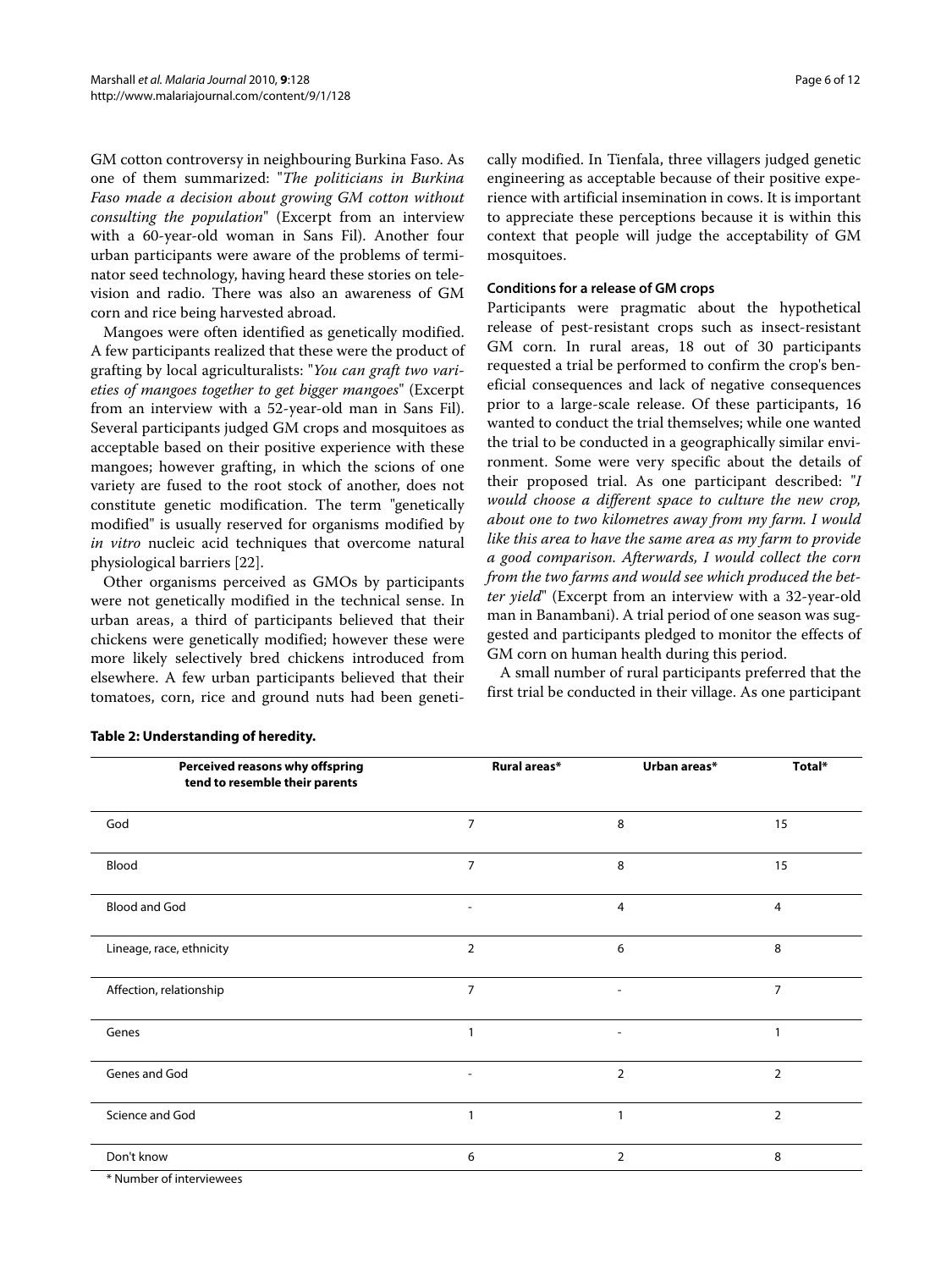stated: "*You have to start somewhere. From this, people will know whether it's good or bad... I would like you to conduct a trial in my village because I would like to be an example for another community*" (Excerpt from an interview with a 72-year-old man in Kaporo-na). The basic concept of the trial was that, before replacing their local variety with a modified variety of corn, villagers wanted to see for themselves that the modified variety produces a better yield with no negative side-effects for human health or the environment. A number of other conditions for a release of GM corn were given and are listed in Additional file [3](#page-10-8).

#### **Conditions for a release of GM mosquitoes**

Participants were open to the idea of a release of GM mosquitoes for malaria control subject to conditions - 62 said they would support a release that satisfied their conditions, 14 said they would not support a release under any circumstances, and four were unsure. These figures may be misleading since not all of the participants' conditions will be achievable; however it is noteworthy that only 14 out of 80 participants were unconditionally against a release. For comparison, in a recent survey of attitudes to biotechnology in Japan [[18](#page-11-9)], 20% said that they would not support "a release of GM mosquitoes which do not transmit human disease."

The concept of a trial for GM crops was reapplied to a release of GM mosquitoes. One participant explicitly related the two together: "*I would have to see an example of modified mosquitoes reducing malaria in another village before I believe this claim of the foreign organization. In agriculture, you have to see something before you believe it*" (Excerpt from an interview with a 72-year-old man in Tienfala). In rural areas, one participant wanted to conduct the trial in their own village while seven wanted the trial to be held in another village, preferably in a geographically similar environment. Two participants requested bed nets to reduce contact between people and GM mosquitoes until the modified mosquitoes have been proven to work. Another requested that a hospital be built in their village to treat people who experience negative health effects.

Prior to a village trial, seven rural participants required that laboratory experiments be conducted and results provided to confirm that GM mosquitoes are able to reduce malaria prevalence. The GM strains were requested to be modified from local mosquitoes so they are adapted to the local environment. One participant mentioned that the intervention should be free for the local community, and that it should not cause villagers to spend any more money on insecticides or anti-malarial drugs. Urban participants were particularly conscious of human health effects, with four requesting evidence that GM mosquitoes will not transmit other diseases, including AIDS. Seven participants said that they wanted doctors and scientists to address these risks, with three requesting a dialogue between the community and scientists, including African scientists. Many were eager to understand how the technology works. Another participant required it to be possible to abort the project in the event of a serious mishap. Additional conditions, including those of health professionals, are listed in Table 3.

#### **Balancing the risks of malaria and malaria control**

Several responses to the questions on GM mosquitoes compared the risks of genetic engineering to the risks of malaria itself: "*If you can do it [engineer mosquitoes unable to carry malaria], it will be better, because malaria is more dangerous than any other consequences that this project could have*" (Excerpt from an interview with a 36-year-old woman in Sans Fil). The same sentiment was expressed towards malaria control strategies using insecticides: "*If we kill mosquitoes using chemicals, we might get headaches; but this is still better than getting malaria*" (Excerpt from an interview with a 28-year-old woman in Baco Djikoroni). Another participant said that rheumatism would be an acceptable side-effect because he considered malaria to be worse than rheumatism.

#### **Preference for killing or modifying mosquitoes**

Many participants preferred that mosquitoes be killed rather than modified; however it is important to note that there was a range of preferences for killing rather than modifying mosquitoes. In rural areas, for example, there were seven participants who didn't believe that GM mosquitoes could reduce malaria prevalence at all and favored killing mosquitoes under all circumstances. Another five participants preferred that mosquitoes be killed but were open to a release of GM mosquitoes under certain conditions, for example: "*For me, a mosquito is a mosquito; but if an organization tells me that these mosquitoes will be good for my community in the fight against malaria, I will trust them*" (Excerpt from an interview with a 65-year-old woman in Kaporo-na). Another participant began by asking why the organization can't kill all mosquitoes and then conceded that he would accept a release "*because there is no way to kill all mosquitoes so the new mosquitoes are better if they don't transmit malaria*" (Excerpt from an interview with a 68-year-old man in Kaporo-na). A similar range of responses were given in urban areas.

#### **Concerns about GM mosquitoes**

The main concern expressed by participants in all groups, but particularly amongst those from rural areas, was that the strategy of releasing GM mosquitoes will not work (Table 4). As one participant asked: "*After this work on modified mosquitoes, will there be a good solution for the malaria burden?*" (Excerpt from an interview with a 72-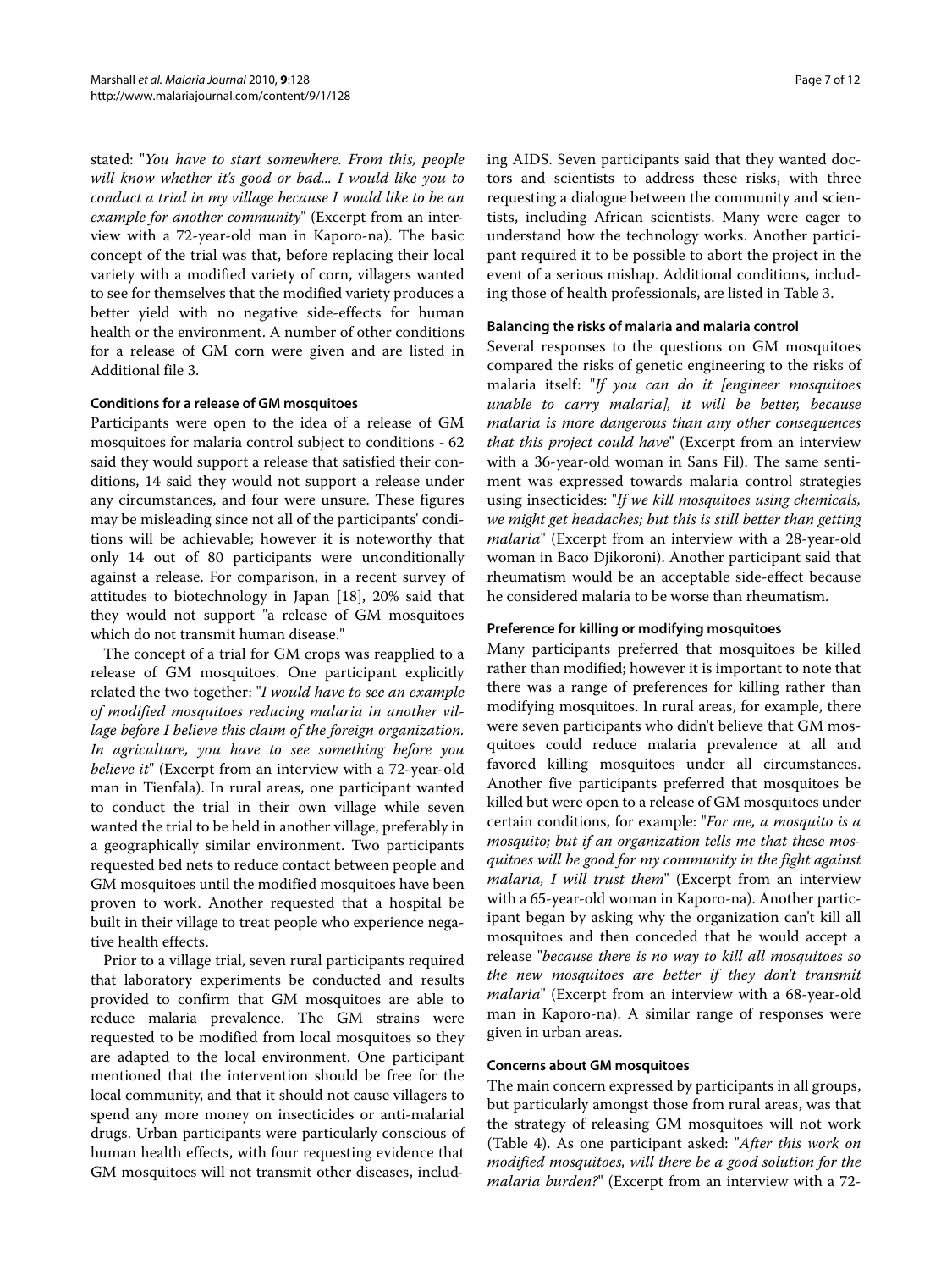#### **Table 3: Conditions for a release of GM mosquitoes.**

|                            | <b>Conditions for a release of GM mosquitoes</b>                                                                                                                                                                                                                                                                                                                                                                                                                                                                                                                          |
|----------------------------|---------------------------------------------------------------------------------------------------------------------------------------------------------------------------------------------------------------------------------------------------------------------------------------------------------------------------------------------------------------------------------------------------------------------------------------------------------------------------------------------------------------------------------------------------------------------------|
| <u>Rural areas</u>         | Trial to confirm safety and efficacy (in own village or similar environment)<br>Laboratory experiments to confirm safety and efficacy<br>Access to experimental results<br>Assurance from foreign organization, local medical staff, Malian government, United Nations<br>Foreign organization works with Malian government, local medical staff<br>Mosquito strains captured from local environment<br>Bed nets provided, hospital built prior to a release<br><b>Education campaign</b><br>Approval by majority of community<br>No cost to community                    |
| Urban areas                | Evidence that GM mosquitoes will not cause human health concerns, transmit other diseases, transmit AIDS<br>Trial to confirm safety and efficacy (in another location)<br>Laboratory experiments to confirm safety and efficacy<br>Ability to abort project<br><b>Education campaign</b><br>Dialogue between community and scientists<br>Foreign scientists work with African scientists, United Nations<br>Assurance from foreign organization, Malian government<br>Approval by majority of community<br>No cost to community<br>Aid money given directly to scientists |
| Doctors & scientists       | Evidence that GM mosquitoes will not cause human health concerns, environmental concerns, transmit other<br>diseases<br>Laboratory experiments to confirm safety and efficacy<br>Communication of experimental results<br><b>Education campaign</b><br>Prevention of malaria parasite developing resistance to antimalarial gene<br>No cost to community                                                                                                                                                                                                                  |
| <b>Traditional healers</b> | Evidence that GM mosquitoes will not cause human health concerns, have increased ability to transmit malaria<br>Technology accessible to all communities<br>Assurance from United Nations, foreign exporter, local experts<br>GM mosquitoes developed and tested in Africa<br>Foreign organization works with Malian government<br>GM mosquitoes also developed for other diseases<br>No cost to community                                                                                                                                                                |

Necessary conditions for a release of GM mosquitoes cited by rural and urban populations, doctors, scientists and traditional healers.

year-old man in Tienfala). A related concern expressed by three traditional healers and a local scientist was that GM mosquitoes will only partially replace the wild mosquito population. A doctor was also concerned that the malaria parasite will develop resistance to the anti-malarial gene.

A related concern voiced by several rural participants was that, if the strategy does not work, then a release could actually increase malaria prevalence by releasing even more malaria-transmitting mosquitoes. One rural participant was concerned that the offspring of wild and GM mosquitoes would transmit malaria. There was also a concern that GM mosquitoes will be developed and tested in Western countries and not adapted to local conditions in Mali or the rest of Africa. One of the traditional healers articulated this concern in the following statement: "*Even if they are not transmitting diseases like the mosquitoes in the United States and Europe, when they get here they can adapt to the local conditions and they can start transmitting diseases again*" (Excerpt from an interview with a 52-year-old man in Bandiagara).

The second main concern about GM mosquitoes was their effect on human health. Several participants expressed the concern that GM mosquitoes will transmit other diseases, as the following statement illustrates: "*Malaria is a disease that is transmitted via the blood; and another such disease that I am afraid of is AIDS*" (Excerpt from an interview with a 35-year-old man in Baco Djikoroni). Traditional healers expressed concerns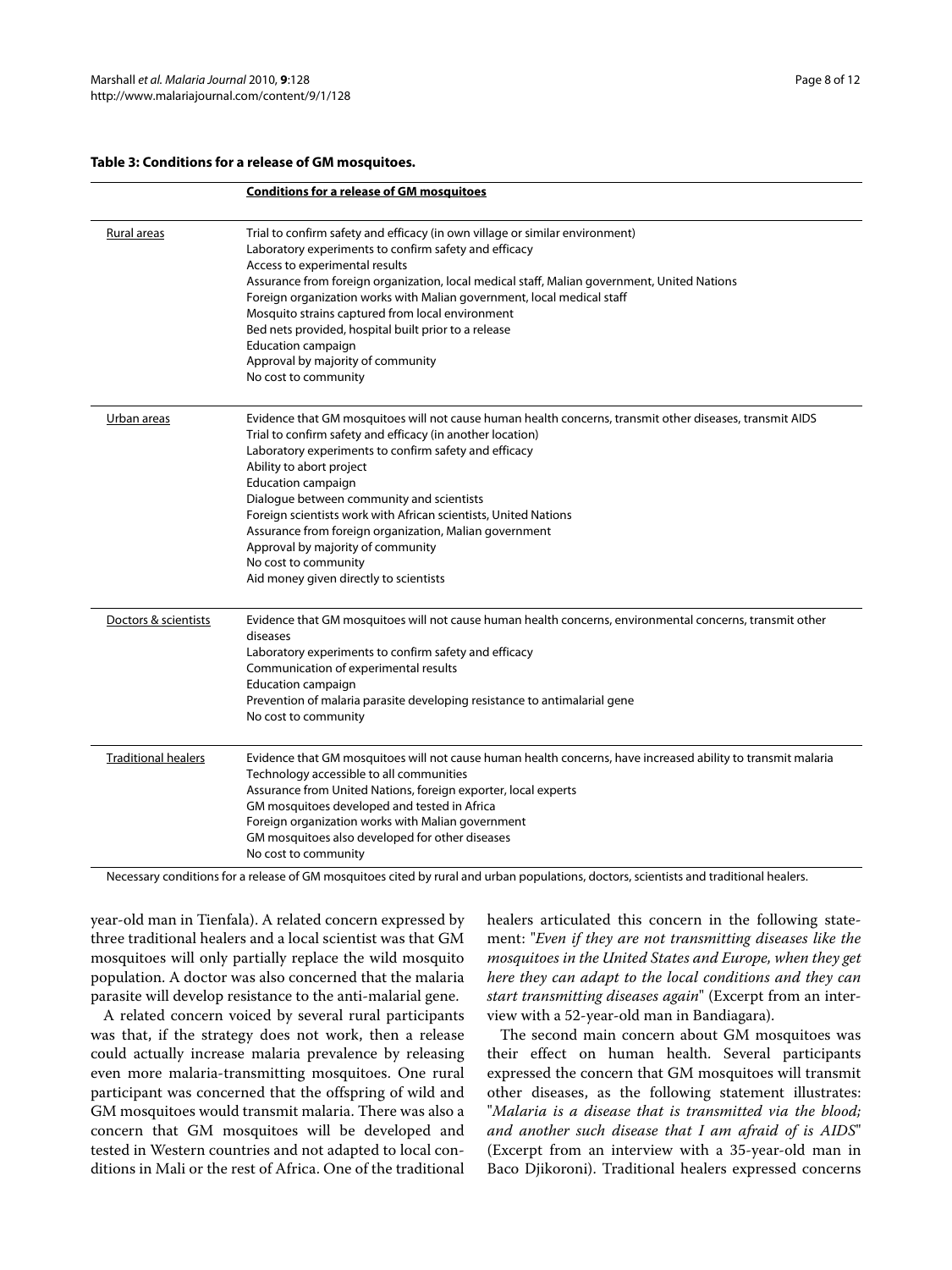#### **Table 4: Concerns about GM mosquitoes.**

| General concerns about the GM mosquito project                                                              | Total* |  |
|-------------------------------------------------------------------------------------------------------------|--------|--|
| Project will not work                                                                                       |        |  |
| . GM mosquitoes will transmit malaria like wild mosquitoes                                                  | 30     |  |
| • Offspring of wild and GM mosquitoes will transmit malaria                                                 |        |  |
| • A release will therefore lead to more malaria-transmitting mosquitoes                                     |        |  |
| • GM mosquitoes won't be adapted to conditions in Mali/Africa                                               |        |  |
| . Malaria parasite will develop resistance to the antimalarial gene                                         |        |  |
| . GM mosquitoes will only partially solve the malaria problem                                               |        |  |
| Human health concerns                                                                                       |        |  |
|                                                                                                             |        |  |
| • GM mosquitoes will transmit other diseases                                                                | 25     |  |
| . GM mosquitoes will transmit AIDS                                                                          |        |  |
| GM mosquitoes will be resistant to insecticides                                                             |        |  |
| • GM mosquitoes will transmit a strain of malaria for which humans have no acquired immunity                |        |  |
| • Accidentally eating GM mosquitoes will cause illness                                                      |        |  |
| • GM mosquitoes won't transmit diseases where they are developed; but will transmit diseases in Mali/Africa |        |  |
| General bad consequences                                                                                    |        |  |
| • GM mosquitoes won't cause problems where they are developed; but will cause problems in Mali/Africa       |        |  |
| • GM mosquitoes will adapt and become dangerous                                                             |        |  |
|                                                                                                             |        |  |
| <b>Environmental concerns</b>                                                                               | 6      |  |
|                                                                                                             |        |  |
| Cost to the community                                                                                       | 4      |  |

\* Number of interviewees

about increased malaria transmission due to GM mosquitoes being more resistant to insecticides or transmitting strains of malaria that humans have not acquired immunity against. One rural participant expressed concern over the consequences of ingesting a GM mosquito: "*Even if the new mosquitoes don't transmit diseases by biting; what will happen if we eat them or drink them accidentally in water*" (Excerpt from an interview with a 28 year-old man in Kaporo-na). Less commonly expressed concerns were negative consequences for the environment, mentioned by six participants, and the cost of a transgenic release, mentioned by four participants.

#### **The decision-making process**

A major problem facing democracy in rural communities is the lack of technical expertise required to make informed decisions. To address this, several participants suggested creating a science course on the subject of GM mosquitoes, funding education and discussion groups, and generally increasing living standards to empower people. Another participant suggested talking to the local media to increase awareness.

Another critical issue is the involvement of women in decision-making. As one of the wives interviewed observed: "*In our community, women are not involved in making decisions. This is the husband's role and he doesn't discuss decisions with his wife*" (Excerpt from an interview with a 34-year-old woman in Sans Fil). There are some indications that the Malian family structure is becoming more democratic: "*Together, we [myself and my husband] make a decision, and after that we call the rest of the family - the children - and inform them...*" (Excerpt from an interview with a 60-year-old woman in Sans Fil). However, it remains that village chiefs are always male, and there is at most one woman who can vote on village matters.

#### **Trust in local and foreign organizations**

Among those interviewed, the most-trusted organizations on issues related to biotechnology were the Malian government, the United Nations and scientific organizations. The Malian government was most trusted in rural communities, with several participants citing government approval as the only necessary requirement for a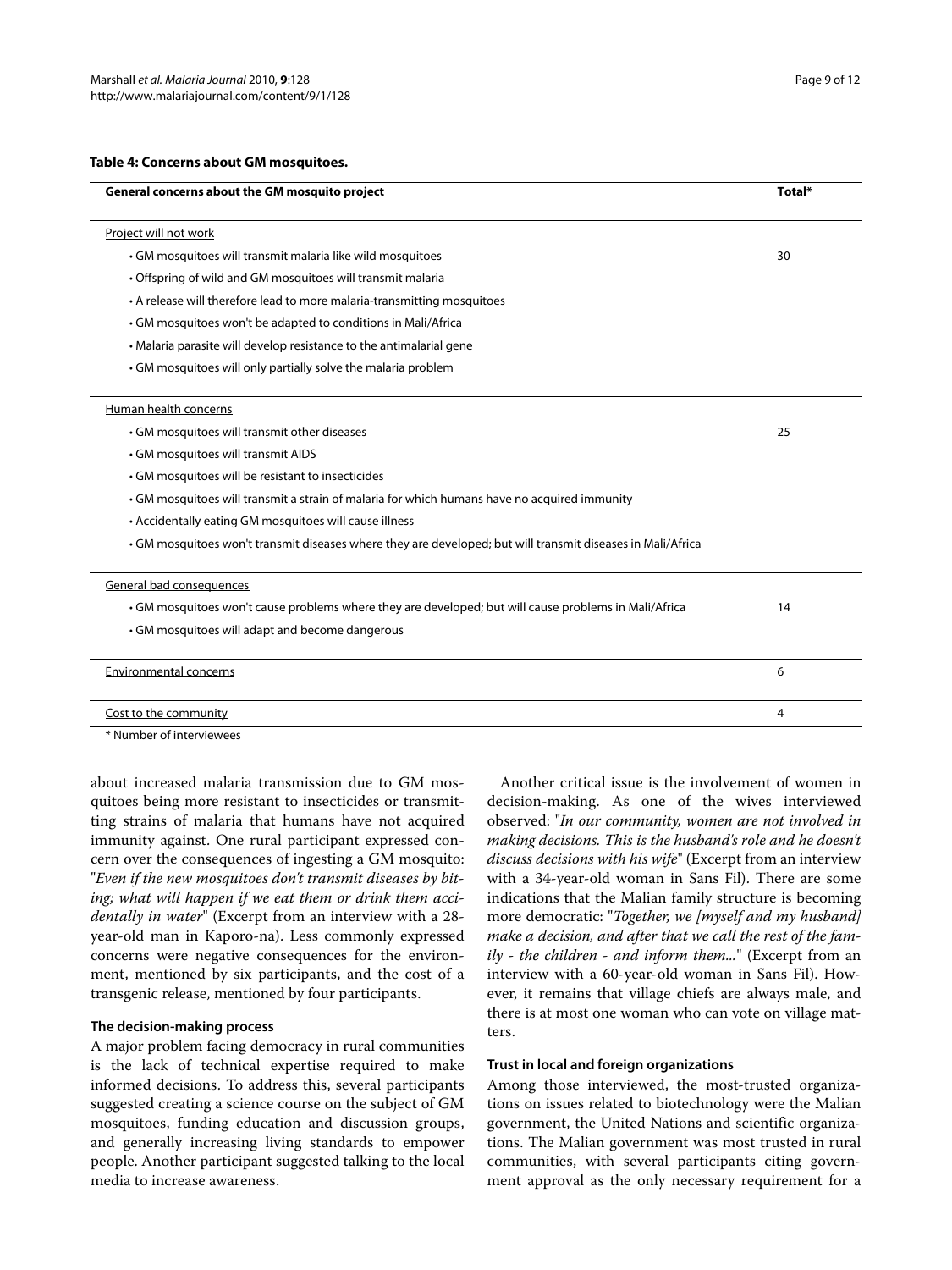release of GMOs. Scientific organizations were most trusted in urban communities and among doctors and scientists. United Nations organizations were fairly uniformly trusted among all groups (Additional file [4](#page-10-9)).

#### **Discussion**

Public attitudes to disease control strategies using GM mosquitoes are particularly important given both the controversy surrounding GMOs and the potentially dangerous health consequences of modifying a disease vector. This study suggests that, while a release of GM mosquitoes was unacceptable to some of the people interviewed, most participants were open to a strategy that can be shown to be effective without significant negative consequences for human health and the environment. There was widespread desire to see evidence that GM mosquitoes can reduce malaria prevalence, preferably through the performance of a trial. Preference for a trial was most common in rural communities, where participants drew parallels to agriculture and demanded similar requirements of both GM crops and GM mosquitoes, although they were more sceptical of the latter. For several people, the concept of modifying a mosquito was unbelievable and a mosquito control programme was preferable; however, even these participants were often partial to a release of GM mosquitoes provided that the release would satisfy their requirements.

#### **Interpretation of survey results**

In general, the public surveys were very well-received. One of the urban participants expressed his gratitude in the following statement: "*Normally, people go straight to the government for their projects, but you start with the community, so thank you*" (Excerpt from an interview with a 55-year old man in Baco Djikoroni). Indeed, it is essential to engage the community in the early stages of the research when the protocol is being development. However, one must be very careful when interpreting these results. The survey was far from a random sample. In rural areas, appropriate people to interview were suggested by the village chief. This led to a bias towards council members, other decision-makers and men. In the suburbs of Bamako, there was a bias towards heads of families and people who were home at the time of the interview. Furthermore, both villages and suburbs were selected by recommendation. Doctors, scientists and traditional healers were also selected by recommendation, and people in these professions are usually men. Hence, the collective responses may be considered a subset of the public opinion in Mali; but not necessarily a representative one. Nevertheless they do provide an idea of the range of perspectives across the country, which will be of use in the development of subsequent quantitative surveys.

In rural areas, interviews were conducted over several days, allowing early participants time to talk to those interviewed later. The chief had an opportunity to influence results, being both the first interviewee in a village and being involved in the selection of subsequent interviewees. Analysis of survey results does not reveal a pattern of participants repeating the chief's perspective; however this concern should be considered. Another concern is that participants generally preferred to answer questions in their living quarters surrounded by friends and relatives. This may have made them reluctant to give controversial responses that could have led to social stigma. Imperato [[23\]](#page-11-14) suggested this to be the reason why so many people identify as Muslim in public censuses, despite still having strong Animist beliefs.

A local Malian translator was always present to pose questions and translate responses; however several essential words, such as "gene", "genetic engineering" and "biotechnology", were difficult to explain in local dialects. It is therefore important to understand what participants understood of these terms and the context in which they gave their responses. Over half of the urban and rural participants cited God and/or sharing the same blood as the reason why human offspring tend to resemble their parents. Being primarily agricultural, they also demonstrated a strong practical knowledge of heredity through selective breeding. Several urban and rural participants were familiar with GMOs, terminator seed technology and the GM cotton controversy in Burkina Faso, while still believing in blood as the hereditary material of humans. No distinction was made between modern genetic engineering and agricultural and reproductive technologies such as grafting and artificial insemination. It was in this context that participants offered their opinions on GM mosquitoes.

Many participants perceived mosquitoes to be one of several causes of malaria, and some did not believe mosquitoes to be involved in malaria transmission at all. It is interesting to note that this did not seem to influence their support for a release of GM mosquitoes. Of eight participants who did not include mosquitoes as one of the main causes of malaria, four supported a release of GM mosquitoes, three were partial to a release, and only one was opposed to a release. The ratios are similar for people who cited mosquitoes as the sole main cause or one of several main causes of malaria.

A similar point has been made by Macer [\[24](#page-11-15)], based on his public attitude surveys to biotechnology in New Zealand and Japan [[15,](#page-11-7)[16,](#page-11-16)[18\]](#page-11-9), which found that the relationship between knowledge and acceptance is not linear. This survey concurs with those of Macer [\[15](#page-11-7)], in that Western-trained doctors and scientists are no more supportive of GM mosquitoes or biotechnology than the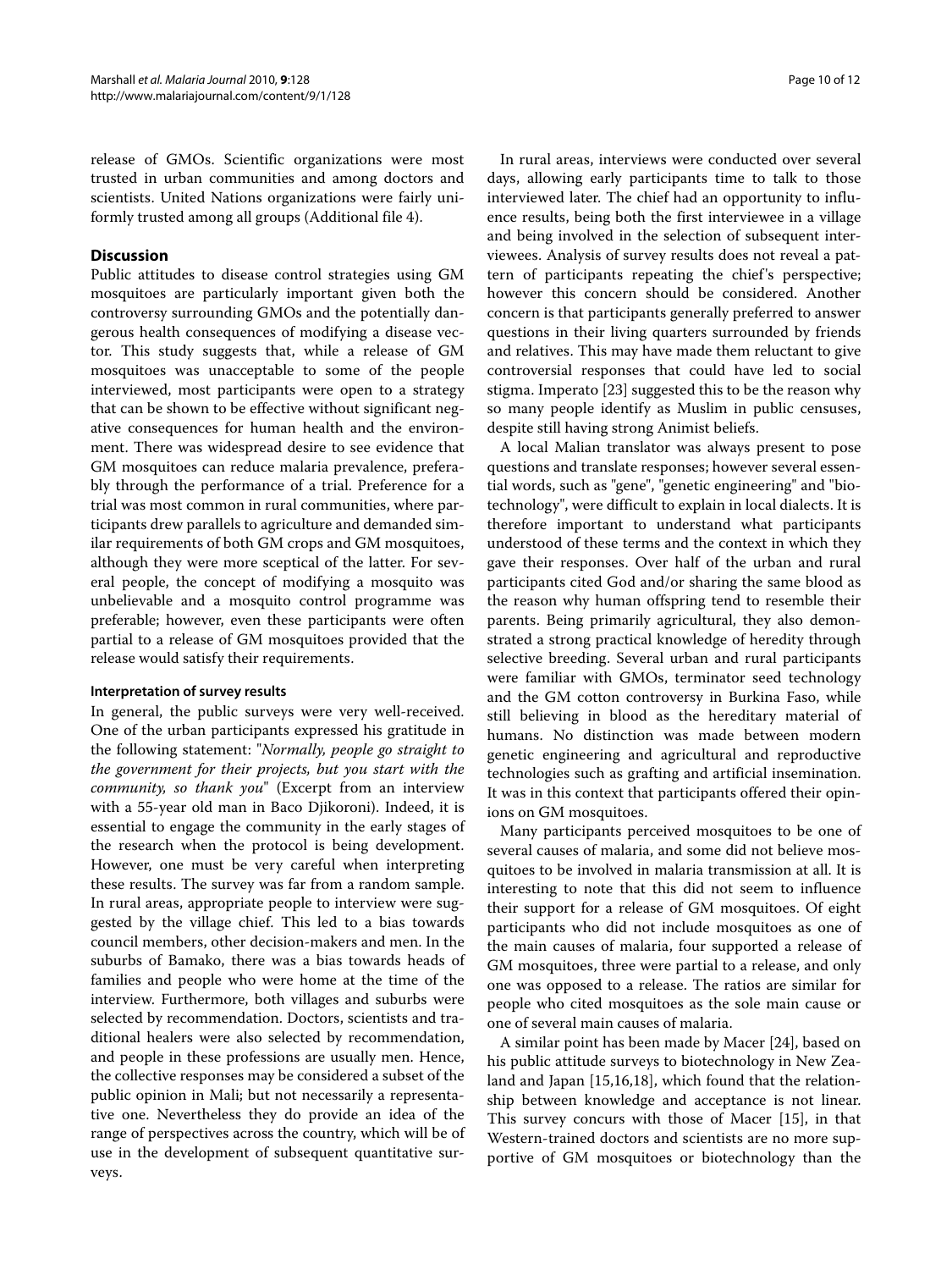general population, despite their superior education in science, genetics and disease transmission.

Coercion is another issue that should be considered when interpreting public attitudes to medical interventions. This was apparent in the village of Banambani, where participants were supportive of the GM mosquito project; but were also particularly demanding of a hospital. This expectation stemmed from a recent history in which the neighbouring village cooperated in a parasitological study and a small medical centre was built in their village to serve research purposes, but also as a form of compensation. Consequently, some interviewees in Banambani seemed to accept the GM mosquito project based on the expectation that they will get a hospital in return. In another sense, it represents a trust that the community will gain from participation in research; however the perceived benefit is independent of the research goal and leaves the population vulnerable to exploitation.

The limited participation of women should also be considered. Women represented a third of the sample, appeared to be more submissive than men, and often sought the advice of others to answer simple questions. It was more difficult to interview women in rural and urban settings because they were washing clothes, cleaning, looking after babies, getting water, preparing food and it was harder for them to take time out to be interviewed. Although some of the women interviewed were formally educated, they tended to be less well-educated than men. Wives seemed uncomfortable talking on their husband's behalf given that their husband is the head of the family; however, explaining the premise that the interview team would like to hear the opinions of both women and men was helpful. Future survey teams may benefit from having female interviewers and translators to interview women.

Finally, on a more fundamental level, it must be questioned how much can be concluded from a public attitudes survey to a project that has not yet been carried out. Participants noted: "*If you don't know something, you can't say whether it's important or not*" (Excerpt from an interview with a 36-year-old man in Sabalibougou). Additionally, it is known that people react differently to situations they consider real or hypothetical [[24\]](#page-11-15). True opinions may only be retrospective; however preliminary inquiries are necessary to provide useful information to those developing trial protocols.

#### **Conclusions**

In summary, the results of this study suggest that, although there were some dissenters, the majority of participants surveyed in rural and urban Mali were pragmatic and open to a release of GM mosquitoes for malaria control. Prior to a release, they would like to see evidence for themselves that the technology is safe and efficient, preferably through the performance of a trial.

An array of social and cultural issues associated with malaria, mosquitoes and genetic engineering became apparent. If these can be successfully addressed, then social acceptance among the populations surveyed seems promising.

#### **Additional material**

<span id="page-10-6"></span>**[Additional file 1](http://www.biomedcentral.com/content/supplementary/1475-2875-9-128-S1.DOC) Demographic information of rural and urban populations, doctors, scientists and traditional healers.**

<span id="page-10-7"></span>**[Additional file 2](http://www.biomedcentral.com/content/supplementary/1475-2875-9-128-S2.PDF) Recruitment letters, research information sheets and questionnaires for rural and urban populations, doctors, scientists and traditional healers.**

<span id="page-10-8"></span>**[Additional file 3](http://www.biomedcentral.com/content/supplementary/1475-2875-9-128-S3.DOC) Necessary conditions for a release of GM corn cited by rural and urban populations, doctors, scientists and traditional healers.**

<span id="page-10-9"></span>**[Additional file 4](http://www.biomedcentral.com/content/supplementary/1475-2875-9-128-S4.DOC) Most trusted organizations for issues related to biotechnology among rural and urban populations, doctors, scientists and traditional healers.**

#### **Competing interests**

The authors declare that they have no competing interests.

#### **Authors' contributions**

JMM, MBT and CET designed the study. JMM, MBT, MMT and CET performed the public attitude surveys. JMM, SF and CET analyzed the survey data. JMM wrote the manuscript. All authors read and approved the final version of the manuscript.

#### **Acknowledgements**

The authors would like to thank Siaka Traore and Akouni Dougnon for help with translation of interview questions and responses, Dr Samba Diop and Dr Aaron Panofsky for helpful advice on survey conduct, and Dr Diane Paul for helpful advice on data analysis. We are also grateful to Dr Seydou Doumbia, Dr Mamadou Coulibaly, Dr Djibril Sangaré, Dr Cheick Traore and Catherine Ward whose constructive comments have greatly improved the manuscript. This research was supported by grant numbers 1R56AI072549 and 1R21AI062929 from the National Institutes of Health and by fellowships to John M. Marshall, Shannon Famenini and Charles E. Taylor from the UCLA Center for Society and Genetics.

#### **Author Details**

1Division of Biology, California Institute of Technology, Pasadena, California, USA, 2Malaria Research and Training Centre, University of Bamako, Bamako, Mali, 3Department of Ecology and Evolutionary Biology, University of California at Los Angeles, Los Angeles, California, USA and 4Center for Society and Genetics, University of California at Los Angeles, Los Angeles, California, USA

#### Received: 22 January 2010 Accepted: 14 May 2010 Published: 14 May 2010

#### **References**

- <span id="page-10-0"></span>1. Hay SI, Guerra CA, Tatum AJ, Atkinson PM, Snow RW: Urbanization, malaria transmission and disease burden in Africa**.** Nat Rev Microbiol 2005, 3:81-90.
- <span id="page-10-1"></span>2. Snow RW, Guerra CA, Noor AM, Myint HY, Hay SI: The global distribution of clinical episodes of Plasmodium falciparum malaria**[.](http://www.ncbi.nlm.nih.gov/entrez/query.fcgi?cmd=Retrieve&db=PubMed&dopt=Abstract&list_uids=15759000)** Nature 2005, 434:214-217.
- <span id="page-10-2"></span>3. Molineaux L, Gramiccia G: The Garki Project: Research on the Epidemiology and Control of Malaria in the Sudan Savanna of West Africa Geneva, World Health Organization; 1980.
- <span id="page-10-3"></span>4. Yamey G: Roll back malaria: A failing global health campaign**[.](http://www.ncbi.nlm.nih.gov/entrez/query.fcgi?cmd=Retrieve&db=PubMed&dopt=Abstract&list_uids=15130956)** BMJ 2004, 328:1086-1087.
- <span id="page-10-4"></span>5. Beier JC: Malaria control in the highlands of Burundi: An important success story**[.](http://www.ncbi.nlm.nih.gov/entrez/query.fcgi?cmd=Retrieve&db=PubMed&dopt=Abstract&list_uids=18606754)** Am J Trop Med Hyg 2008, 79:1-2.
- <span id="page-10-5"></span>6. Alphey L, Beard CB, Billingsley P, Coetzee M, Crisanti A, Curtis C, Eggleston P, Godfray C, Hemingway J, Jacobs-Lorena M, James AA, Kafatos FC, Mukwaya LG, Paton M, Powell JR, Schneider W, Touré Y, Collins FH: Malaria